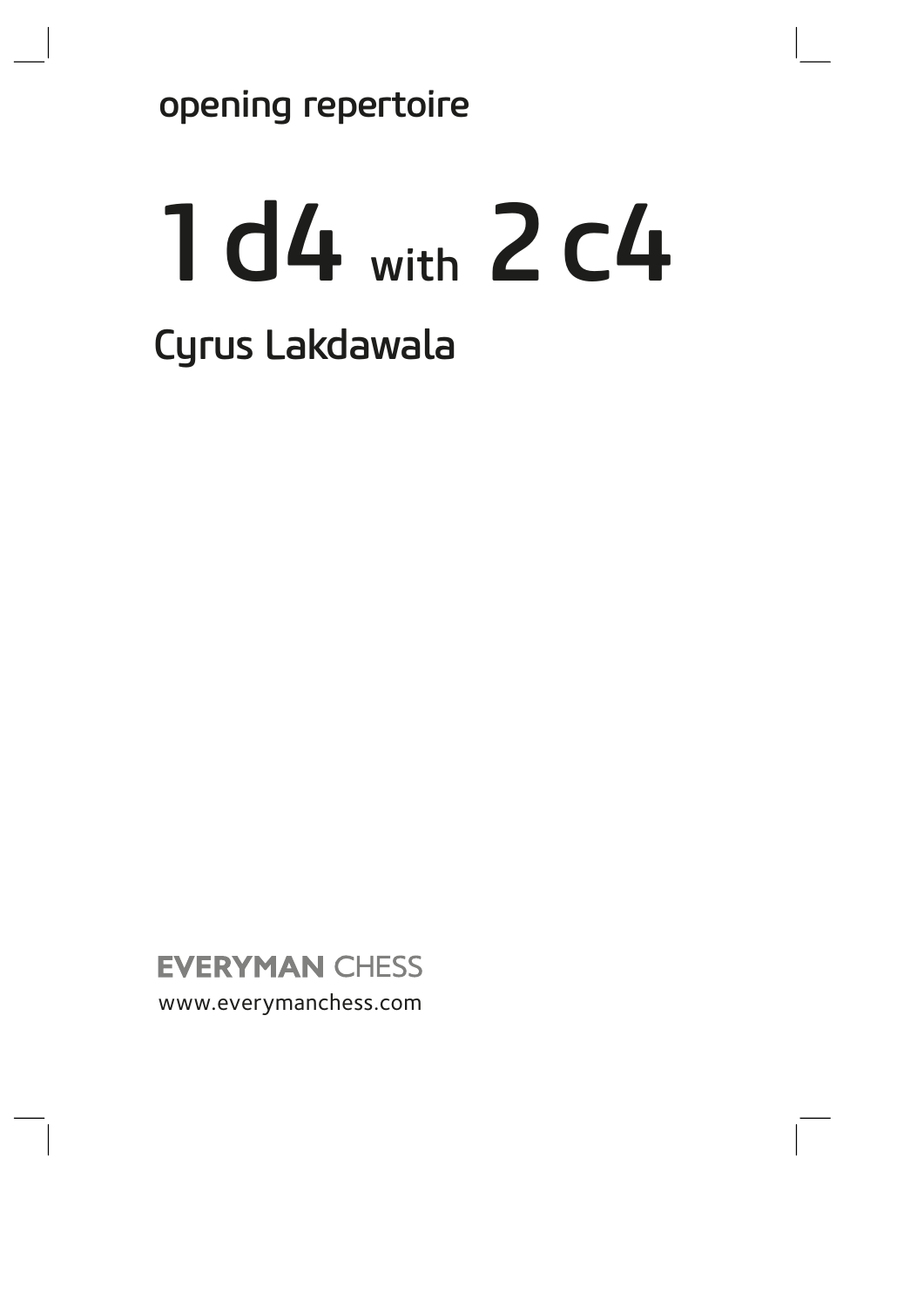# **About the Author**

**Cyrus Lakdawala** is an International Master, a former National Open and American Open Champion, and a six-time State Champion. He has been teaching chess for over 30 years, and coaches some of the top junior players in the U.S.

#### **Also by the Author:**

*Play the London System A Ferocious Opening Repertoire The Slav: Move by Move 1...d6: Move by Move The Caro-Kann: Move by Move The Four Knights: Move by Move Capablanca: Move by Move The Modern Defence: Move by Move Kramnik: Move by Move The Colle: Move by Move The Scandinavian: Move by Move Botvinnik: Move by Move The Nimzo-Larsen Attack: Move by Move Korchnoi: Move by Move The Alekhine Defence: Move by Move The Trompowsky Attack: Move by Move Carlsen: Move by Move The Classical French: Move by Move Larsen: Move by Move 1...b6: Move by Move Bird's Opening: Move by Move Petroff Defence: Move by Move Fischer: Move by Move Anti-Sicilians: Move by Move Opening Repertoire: ...c6 First Steps: the Modern Caruana: Move by Move*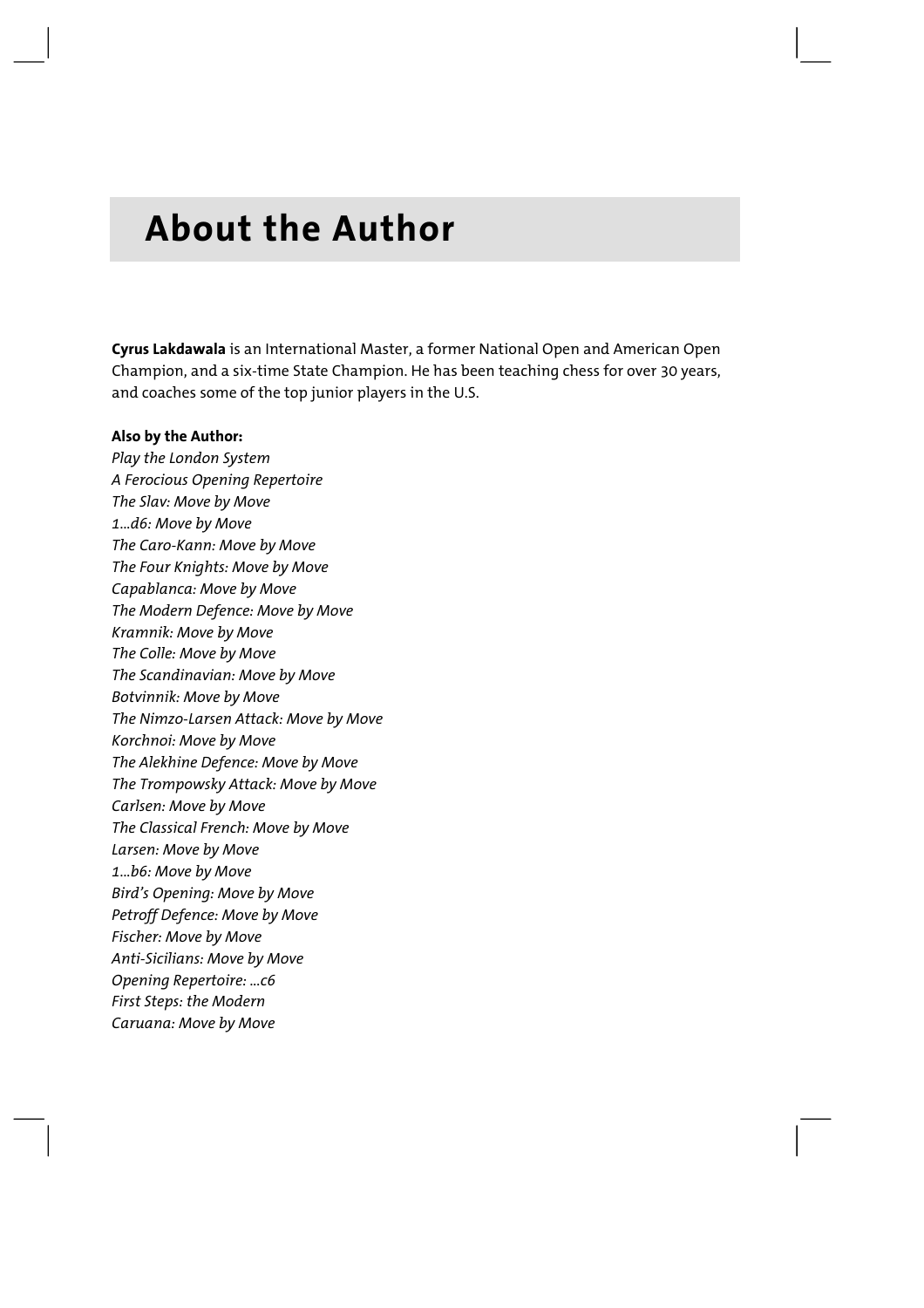# **Contents**

|              | About the Author                               | 3   |
|--------------|------------------------------------------------|-----|
|              | Bibliography                                   | 5   |
|              | Introduction                                   | 7   |
|              |                                                |     |
| $\mathbf{1}$ | The Nimzo-Indian Defence                       | 15  |
| 2            | The King's Indian Defence                      | 78  |
| 3            | The Grünfeld Defence                           | 131 |
| 4            | <b>Benoni Defences</b>                         | 158 |
| 5            | The Benko Gambit                               | 193 |
| 6            | The Queen's Gambit Declined                    | 212 |
| 7            | The Queen's Gambit: the Chigorin and the Albin | 279 |
| 8            | The Queen's Gambit Accepted                    | 296 |
| q            | The Semi-Slav and Slav Defences                | 317 |
| 10           | The Dutch Defence                              | 367 |
| 11           | The Modern Defence                             | 386 |
| 12           | The Budapest Gambit                            | 404 |
| 13           | The Old Indian, 1d6, and the English Defence   | 420 |
|              | <b>Index of Variations</b>                     | 442 |
|              | Index of Complete Games                        | 447 |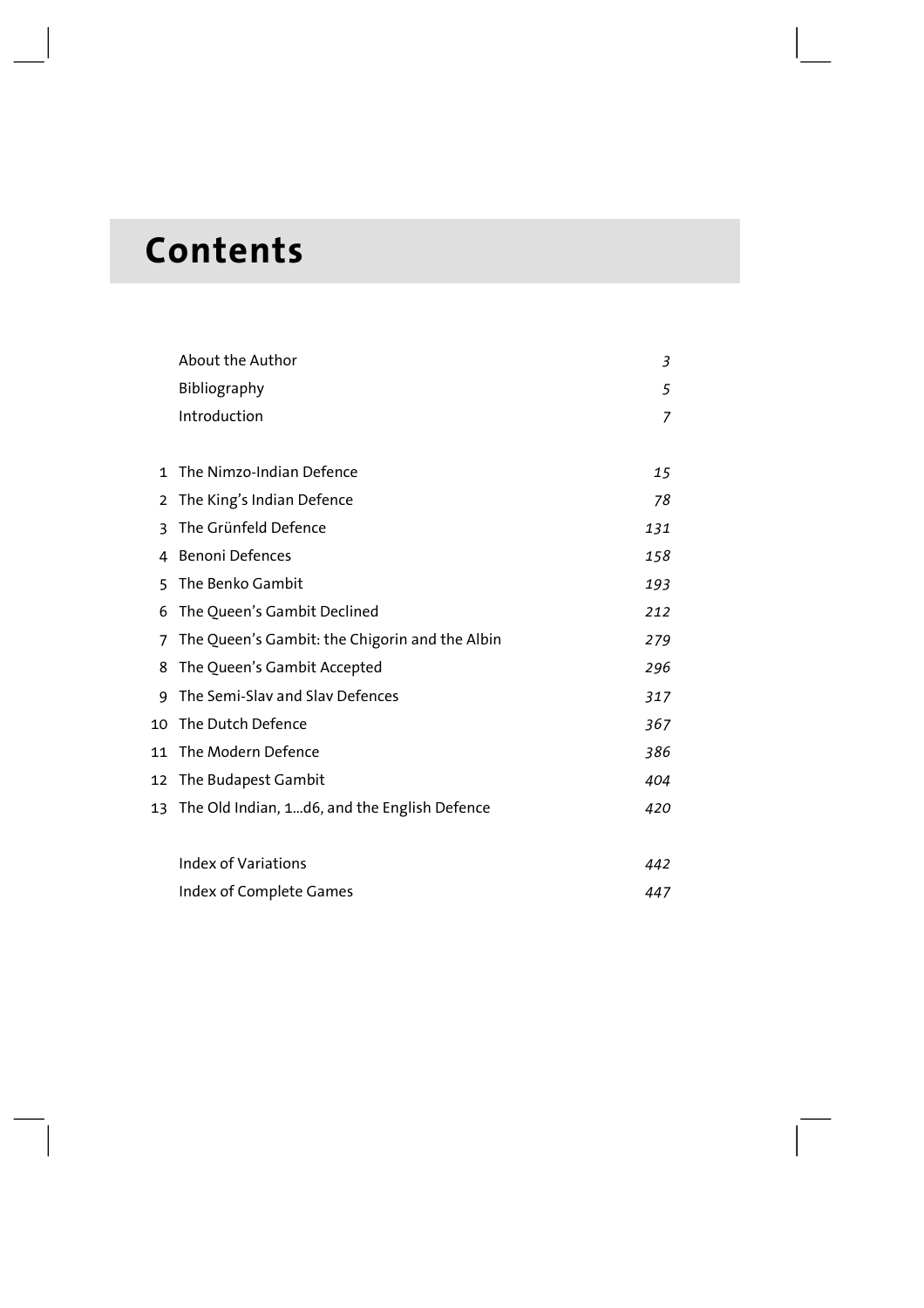# **Introduction**

# **Tony's Guinea Pig: The Experiment**

This is my 40th chess book and, like other people who turn 40, I'm going through a mid-life (chess) crisis, where the guy who has been married for 15 years suddenly buys a Porsche and dumps his loving wife to run off with a new girlfriend, 19 years his junior. It came about when my buddy IM Tony Saidy sent an admonishing email about my opening choices. He politely opined that I was a disgrace to the white pieces with my choices of the London and Colle Systems and Ulf Andersson's ultra-safe 1 \f2f3 instant endgame repertoire. I long ago abandoned the root of all evil, a craving for complications, but Tony claimed that my opening choices lacked arable land in which to be creative. Tony argued that, for decades, my opening choices have been kissing simplicity's butt, in a naked display of sycophancy which hasn't been seen in the world since Henry VIII's wives (or at least that is how I interpreted his email!). He insisted that this trend must end and that I take up an aggressive 1 d4 and 2 c4! repertoire.

Tony's suggestion sounded to me like something from the Island of Dr. Moreau, where the mad scientist breeds lizards and gorillas with humans to produce a new, more powerful race. When it comes to sharp opening lines your writer is a chess Napoleon: in retreat from my many Moscows, since I tend to operate on the very reasonable assumption that in complex positions all my opponents see more than I do. Our unique style is the barrier which separates us from the rest of chess humanity and I argued to Tony that a realization of our own limitations is a form of wisdom which keeps us safe from tempting yet foolhardy decisions.

But he insisted that I switch to 1 d4 and 2 c4, adding: "Always attack! Never overextend!" (Tony should seriously consider switching to decaf!) He argued that it is foolish to live a simple life of Londons, Colles, et al. for a person who is theoretically competent. I admit that my opening choices remind people of unimaginative dog owners who name their pets Spot, Fido, Rover, and Shep. And my openings do provide a wide scope for the imagination, just as long as you don't have much imagination! My problem is underextending, not overextending. Now, at an age when senior moments arrive uninvited and without warning, I'm suddenly supposed to turn into a brawler! Fine. I agreed to try a far sharper 1 d4 and 2 c4!? repertoire for the next few months – although Tony's vast ambition may far exceed my ability to implement it, and if I end up as the first 1300-rated IM in history, my blood will be on his hands.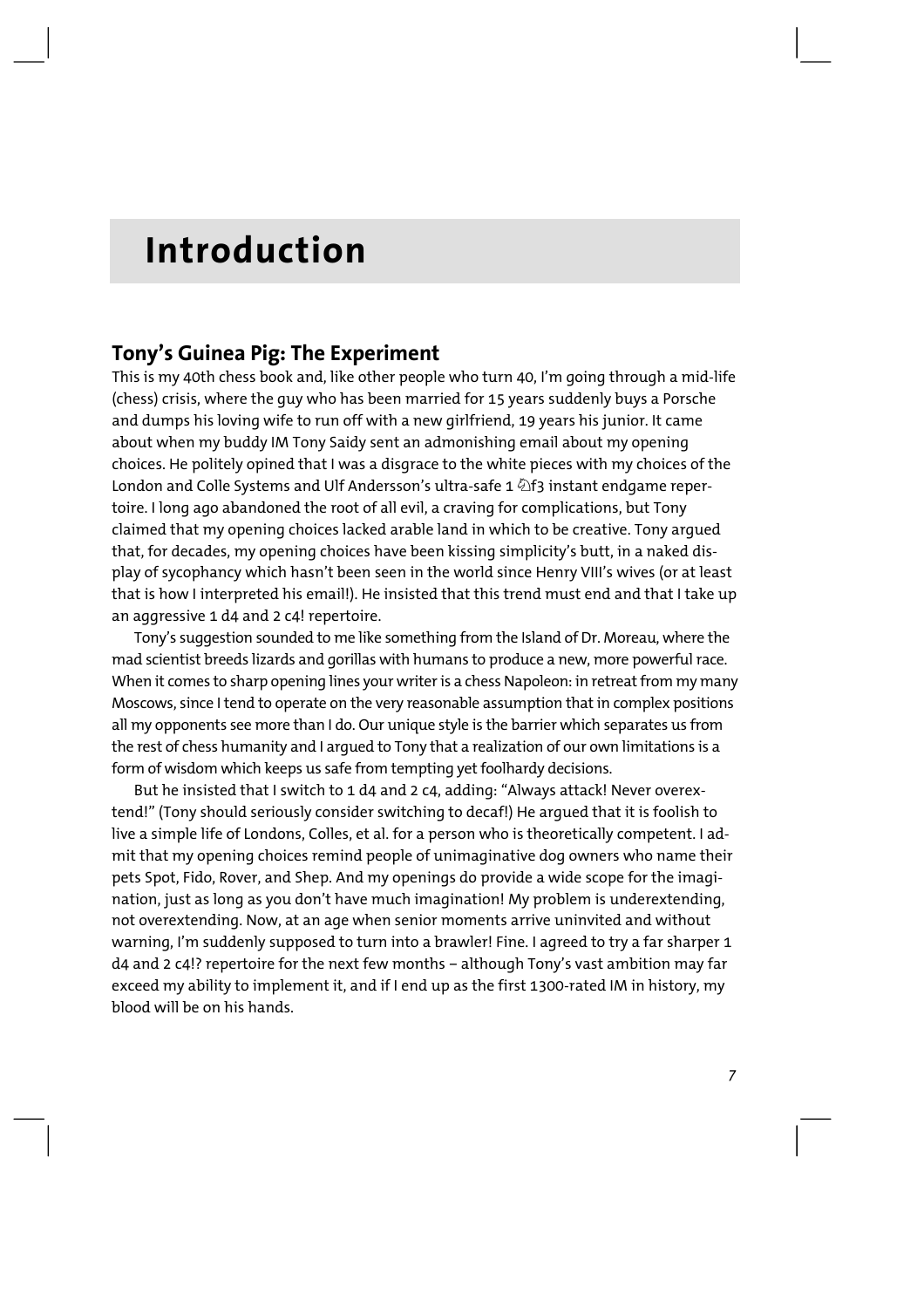Chess books are filled with ideas we believe we understand, yet don't. This sometimes applies to the author as well. Can the exciting past be a remedy to our boring present? I haven't played a sharp 1 d4 and 2 c4 system regularly since the early 1980s, so you can say I'm a bit rusty. With old age comes a loss of our former confidence and an increase in caution, and my philosophy has been that the more distrusting of sharp lines I am, the longer I will survive. With this book I'm working on an attempt to reverse the process. So there won't be any lines for White for those with a puritanical streak, who object to any form of fun or happiness. Tell me something and I forget; let me experience it and I learn. So I plan on taking Tony's advice and trying out this rather scary repertoire – and so far it has far exceeded expectations.

That is why I wrote this book. Not in my wildest imaginings did I foresee the immensity of Black's responses to 1 d4 and 2 c4. The museum of memory (mine at least) has limited storage space. The only way to learn such a wide-ranging repertoire is through a mixture of memorization and – more importantly – a conceptual understanding of the underlying concepts. I have tried my best to incorporate both for the club player in this book.

When it comes to our opening choices, we sometimes tend to gravitate toward the trendy, without contemplating whether we have the aptitude and stylistic capacity to pull them off or not. But there is no "best" when it comes to our opening repertoire, only the "best fitting" counts. If you choose to play the one in this book, you should possess the following qualifications:

1. If you are a theory hater, this repertoire may not be right for you. The lines tend to be high-maintenance intricate dances, whose steps you need to commit to memory. So the player suited for this book must be unafraid to study lengthy theory and, just as importantly, update it for improvements and alterations for both sides.

2. You must be prepared to take on the part of the class bully – and enjoy it! You are an aggressively-minded player, who craves confrontation, both strategic and tactical.

If you qualify for both, then the repertoire in this book may be well suited for you.

Mapping out lines is the cartographer's toughest task and a good general is wise to memorize the potential battlefield first before engaging the enemy. I set up this repertoire via reversed engineering, placing myself as Black and asking the question: "Which White line do I fear most?" Here are the lines I advocate in the book: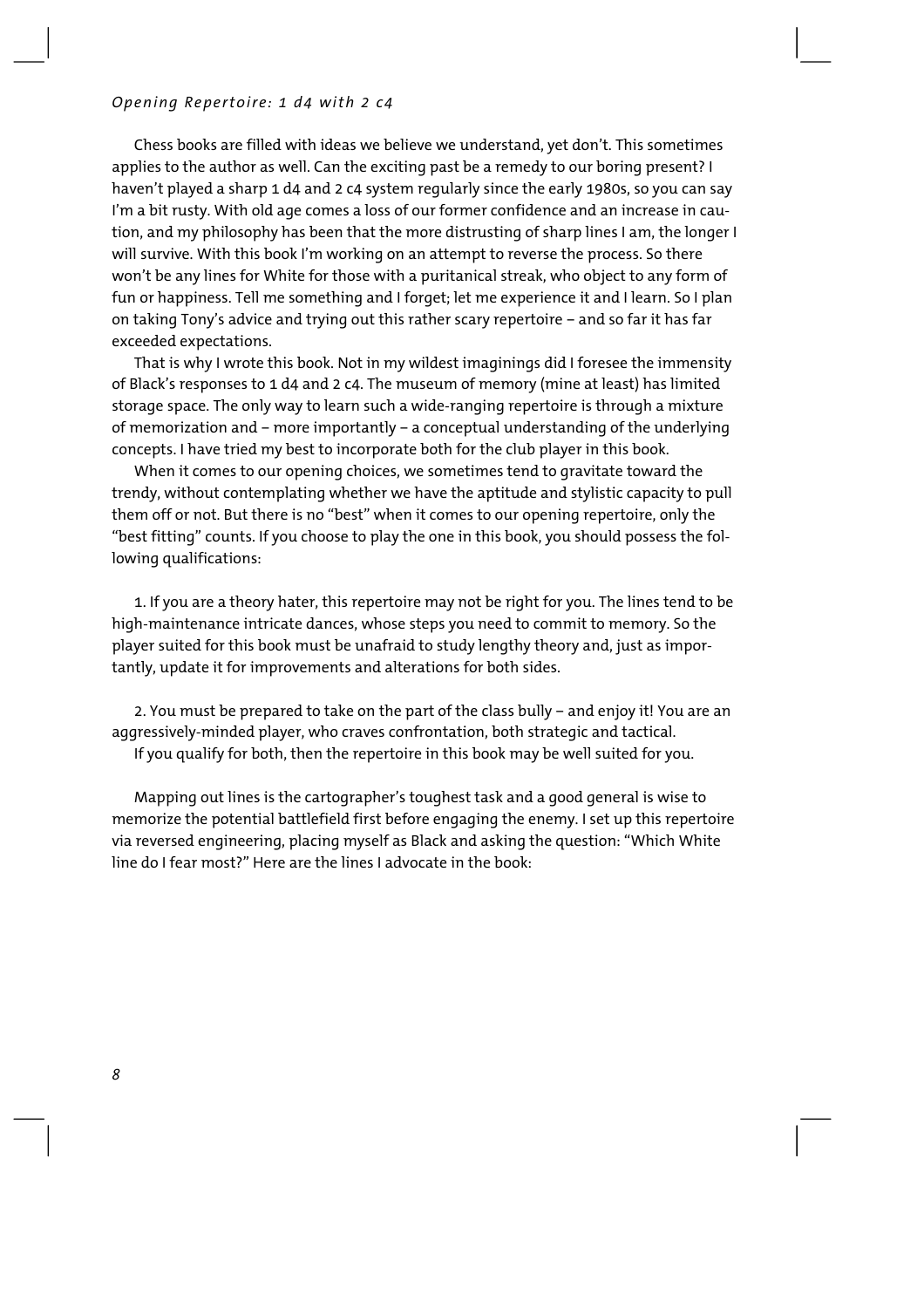# **Nimzo-Indian Defence: 4 f3**



Our side deliberately takes on three isolanis, two of them doubled. Okay, I can see from the look on your faces that I am going to have to sell this with the fervour of a carnival pitch man. I would usually launch into a lengthy and pious homily on the evils of an unclean structure. Not this time though, as I'm beginning to see the light and realize that White's activity and bishops clearly compensate. It was Nimzowitsch who taught that a move's power is derived not from its outer beauty but from its inner efficiency, and our last move 8 dxc5 fully qualifies.

The position above arose after 7 cxd5  $\&$ xd5, by the way. If Black recaptures instead with 7...exd5, we get to own a central preponderance of pawns to go with our bishop pair. After Black castles short, we normally set up with  $\triangle d3$ ,  $\triangle e2$ , 0-0,  $\triangle g3$  and play for an e3-e4 break, usually followed by a kingside attack.

# $W_\mu$  , and  $W_\mu$  are the set of the set of the set of the set of the set of the set of the set of the set of the set of the set of the set of the set of the set of the set of the set of the set of the set of the set of t  $\mathbf{F} \mathbf{A} \mathbf{A} \mathbf{B}$  ,  $\mathbf{F} \mathbf{B}$  ,  $\mathbf{F}$  $\mathbf{E}$   $\mathbf{f}$   $\mathbf{f}$   $\mathbf{w}$   $\mathbf{f}$   $\mathbf{g}$   $\mathbf{f}$  $\mathbf{F}$  of  $\mathbf{F}$ and the contract of the contract of the contract of the contract of the contract of the contract of the contract of the contract of the contract of the contract of the contract of the contract of the contract of the contra and the contract of the contract of the contract of the contract of the contract of the contract of the contract of the contract of the contract of the contract of the contract of the contract of the contract of the contra and the contract of the contract of the contract of the contract of the contract of the contract of the contract of the contract of the contract of the contract of the contract of the contract of the contract of the contra ELEN WARE E  $\Xi$   $\Xi$   $\Xi$ W--------W

# **King's Indian Defence: Petrosian System**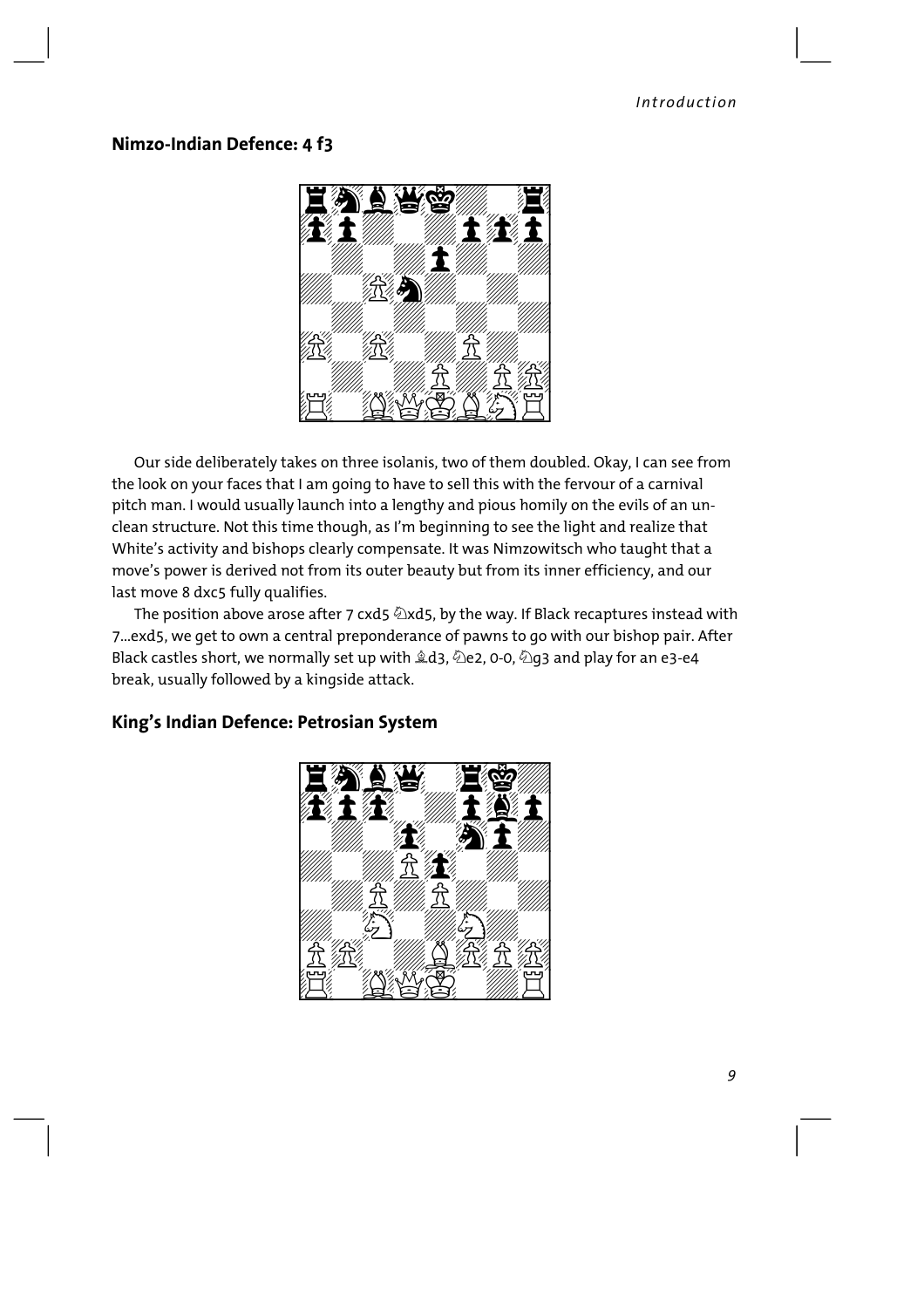Our associations tend to alter with time. I bet more people associate the name "Tiberius" with Captain James Kirk than they do with the ancient Roman Emperor. One which never seems to change in chess is the association of Tigran Petrosian with mastery of closed positions. For the King's Indian I advocate his line which is easy to learn and greatly cuts down on your study.

In the diagram we arrive at an irreconcilable dichotomy of belief systems, reminiscent of Marlon Brando's speech from *On the Waterfront*: "My philosophy in life: Do it to him before he does it to you!" Black believes White will get mated, whereas we as White believe we will infiltrate and plunder Black's queenside, all the while keeping our king matelessly safe. Black can easily end up feeling like someone in a crowded and stalled lift stuck between floors.



# **Grünfeld Defence: Pseudo-London**

Welcome to the not-quite-London-System. Just remember: the best mob hitmen don't look like hitmen. They come with bland, anonymous faces that easily blend into a crowd. This line is just such a mob enforcer, with a quiet exterior and ruthless interior.

# **Modern Benoni: Flick Knife Variation**

I have always believed that people who embrace the black side of a Benoni have a subconscious desire to die young. So let's help them out and make their wish come true by challenging them with the ruthless Flick Knife line, which to my mind is a grave danger to Black in the Benoni. The word "primitive" tends to come with negative connotations. Yet we have all seen refined players go down in flames against a barbarian's vicious attack, which is exactly the route we plan to take to our opponents.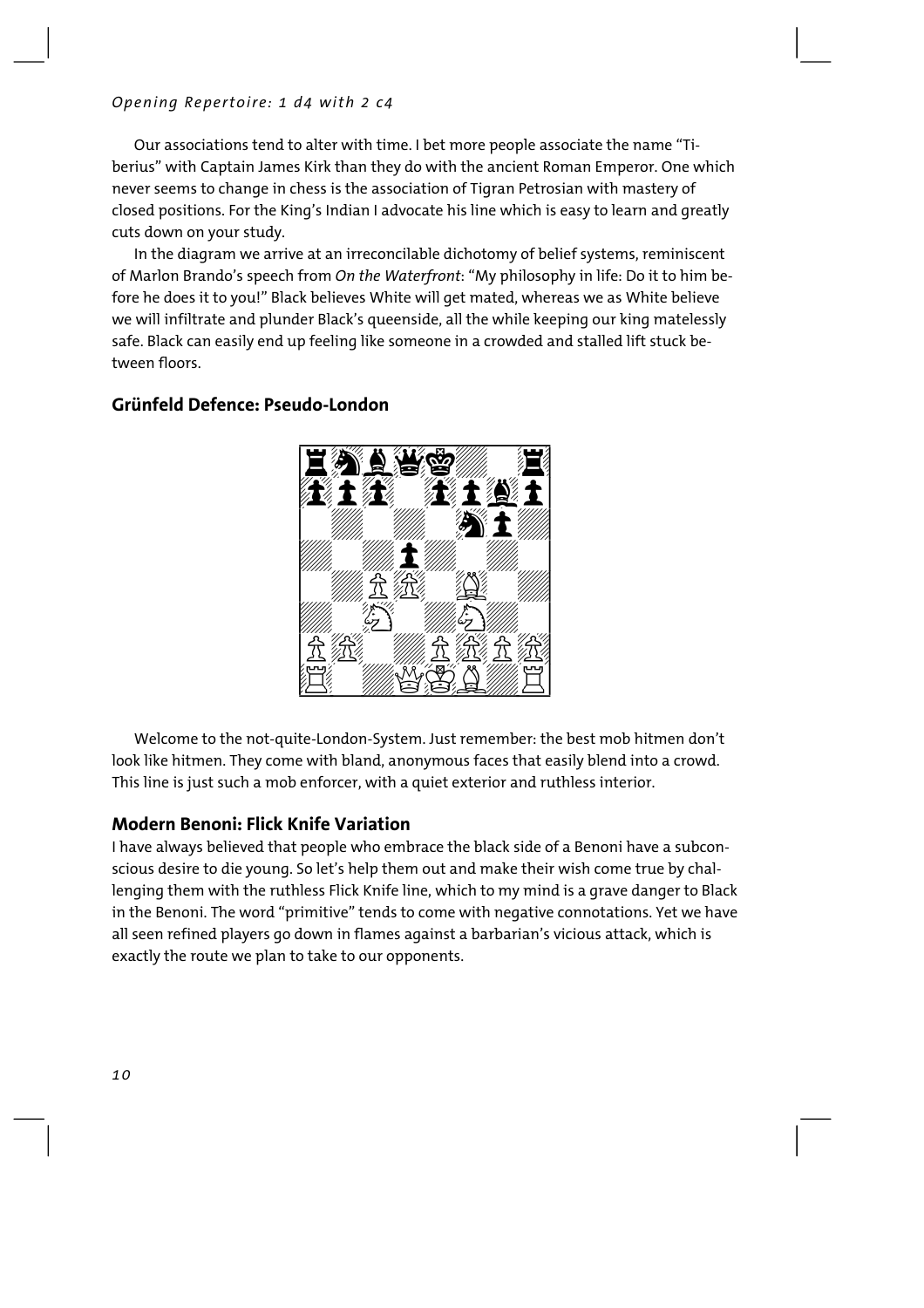

Have you ever been inside a carnival house of mirrors, where you become so disoriented that you aren't sure which of the images is the real you? The above diagram is a book position from this variation. It may seem incomprehensible at first, yet the comp's help and repeated study, mixed with over-the-board application, gives rise to confidence. White is heavily favoured, as long as you thoroughly know around 24 moves of theory!

# **Benko Gambit Declined: 5 f3**

Black's ...b7-b5 sacrifice, the insignia of the Benko Gambit's office, fails to measure up to normal heroic standards because it's 100% sound. In this book I advocate initiative over material, so we turn down most of our opponents' gambits like a bedspread. Since accepting the Benko pawn would indenture us to servile defence for the next 30 moves or so, the best way to gain the initiative here is to decline it.



If you decide to enter this line of the Benko, then expect a lifespan of less than 50 years,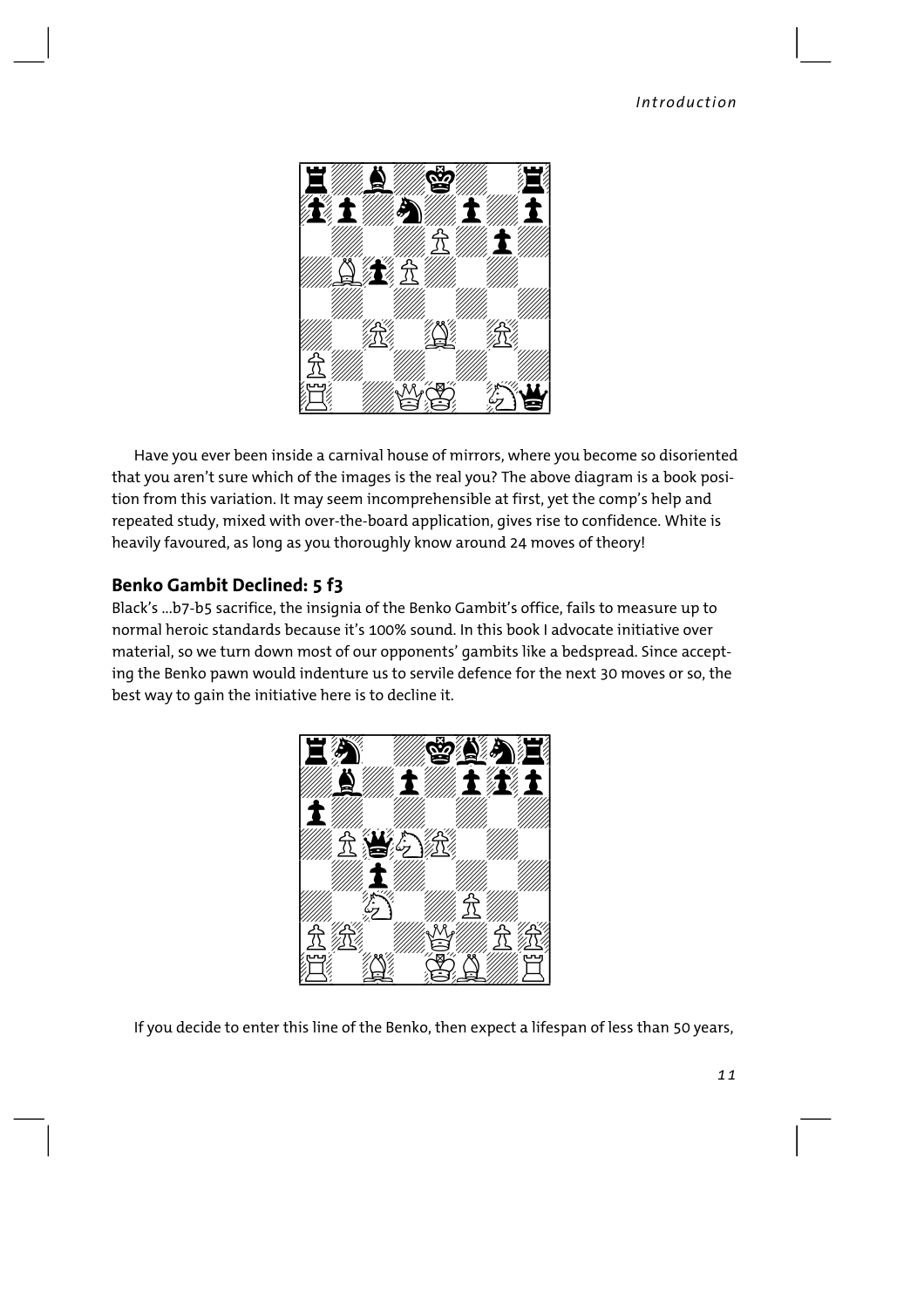as the stress from playing (and studying!) ages you prematurely. Are you confused yet? I am. There is very little – if anything at all – which can be defined in this position as "normal". For the sacrificed piece White gets wicked compensation.



# **Queen's Gambit Declined: Exchange Variation**

Don't think for a moment that the old-school Exchange against the Queen's Gambit Declined is a shrine to obsolescence, since it is the common choice of top players even today. Unlike other Exchange Variations, such as in the French or Slav, when we play the Exchange against the Queen's Gambit Declined, we are actually choosing a rather sharp line. Our plan: e2-e3,  $\triangle d3$ ,  $\triangle 2$ ,  $\triangle$  ge2, 0-0 and then aim for an f2-f3 and e3-e4 central break.

# **Queen's Gambit Accepted: Botvinnik System**



Black will soon play ...c5xd4, giving us a d4-isolani when we recapture with our e-pawn,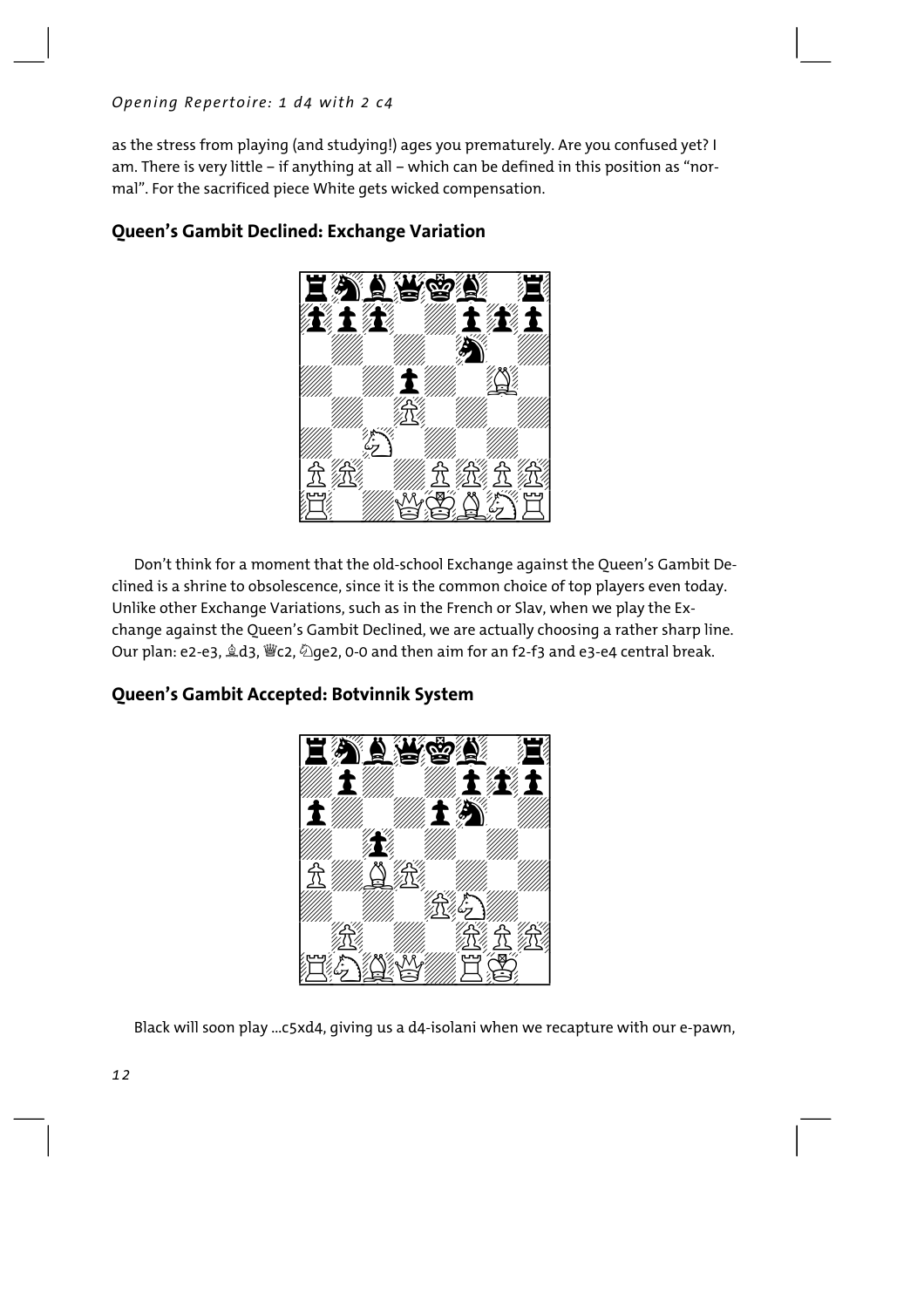which is both a source of strategic concern and attacking hope. Tony sent me a brilliant attacking game by Pal Benko (the first one in Chapter Eight) and told me this is how chess should be played. So I will try not to look at that gaping hole on b4 and get on with attacking Black with my soon-to-be isolated queen's pawn.

# **Slav and Semi-Slav: Meran System**

Against the ultra-solid Semi-Slav, let's go for the sharp lines of the Meran with e2-e3. We may soon reach the position below:



I used to believe that Black stood slightly better in the above variation. That changed when I noticed a relatively new idea for White: the just played b2-b3, which poses Black new problems, and if ... $\triangle$ e7 we have  $\triangle$ xe6!.

Note that we also play an early e2-e3 against the Slav, forestalling attempts by Black to grab the c4-pawn and defend it with ...b7-b5.

# **Dutch Defence**

I have a nicotine-addicted friend who has been a smoker for over four decades. Every time we meet he announces that he will quit "someday". We both know he is lying. I have a few students too who have told me they want to kick the Dutch Defence habit, yet they always return.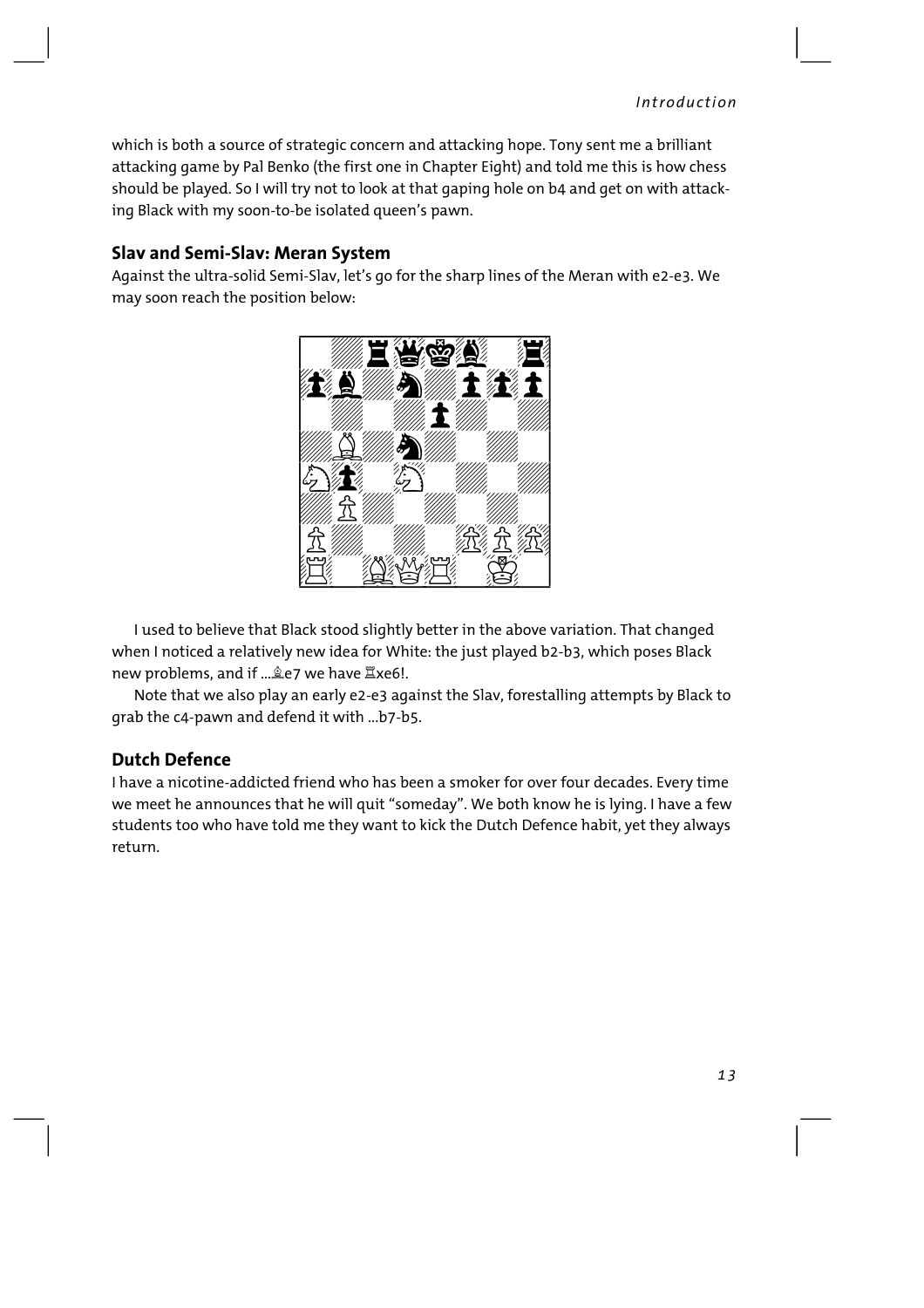

The above position arises in the Leningrad Dutch, where we get rough and treat it with great disrespect by pushing our h-pawn. If Black plays ...  $\triangle x$ h5, we are happy to sacrifice the exchange.

Those are just some of the main variations we will meet in this book. As we will see, Black has numerous other options too. In all cases may we deliver mate and send our opponents home early with our 1 d4 and 2 c4! repertoire.

> Cyrus Lakdawala, San Diego, March 2019.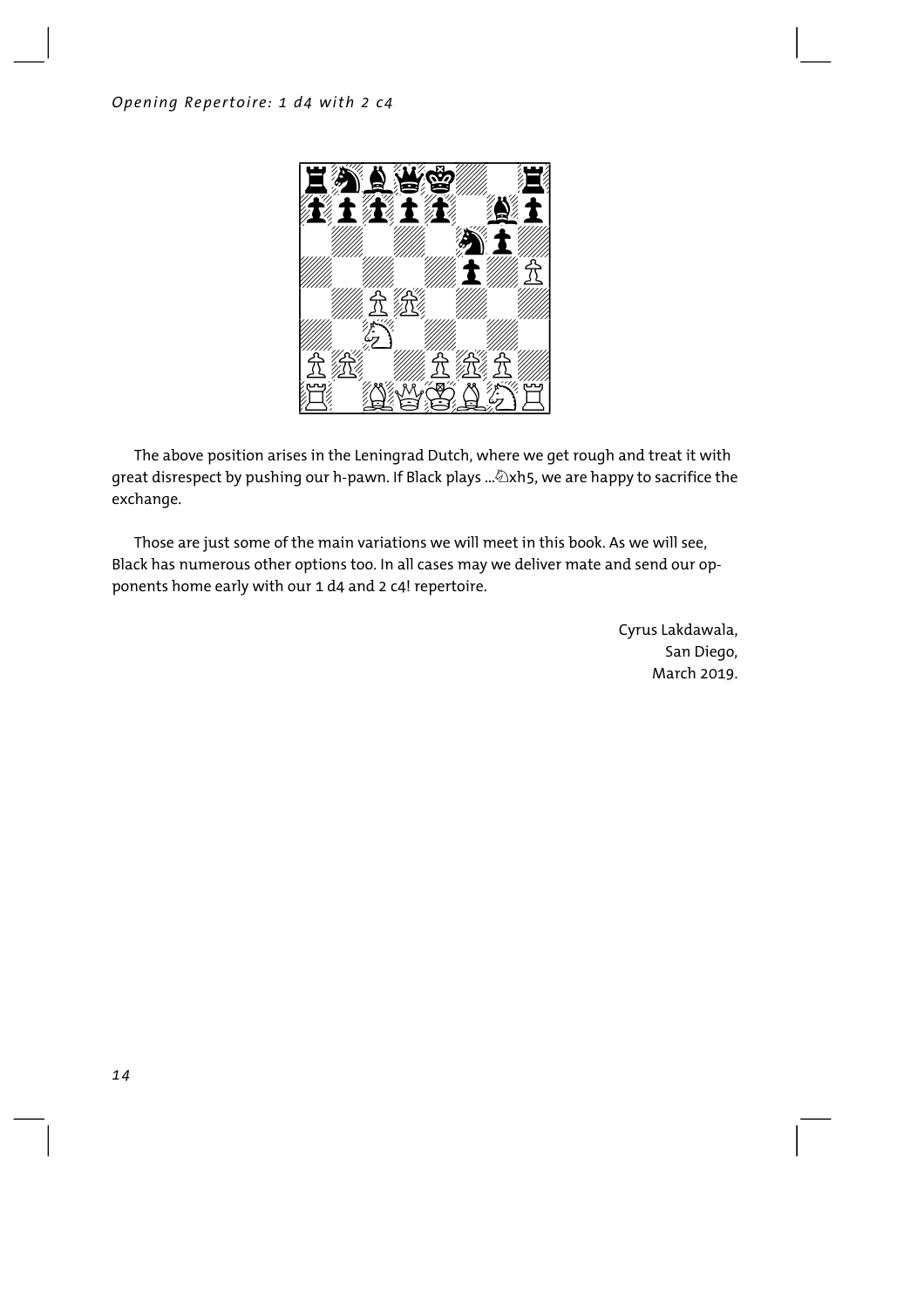# **Chapter One The Nimzo-Indian Defence**

Fear of the Nimzo-Indian kept me away from playing 1 d4 and 2 c4 for about 35 years. Now with the emergence of the 4 f3! Pseudo-Sämisch (4 a3 is the Sämisch proper), I'm back on board (talk about a late bloomer!). It is a more dynamic alternative to the overanalysed 4 Ëc2 (Capablanca) and 4 e3 (Rubinstein); it recently moved into theoretical prominence when Magnus Carlsen landed in difficulties as Black against Anand and Nakamura. These two games are featured in the chapter, even though Carlsen, either through witchcraft or a pact with the devil, miraculously won both.

> *Game 1*  **V.Anand-Wang Hao**  Wijk aan Zee 2011

#### **1 d4 Ìf6 2 c4 e6 3 Ìc3 Íb4**

This pin is the characteristic move of the Nimzo-Indian. Note that Black can also play 3...d5, transposing to the Queen's Gambit Declined (see Chapter Six); or 3...c5, where we push past with 4 d5, transposing to the Modern Benoni (see Chapter Four). **4 f3**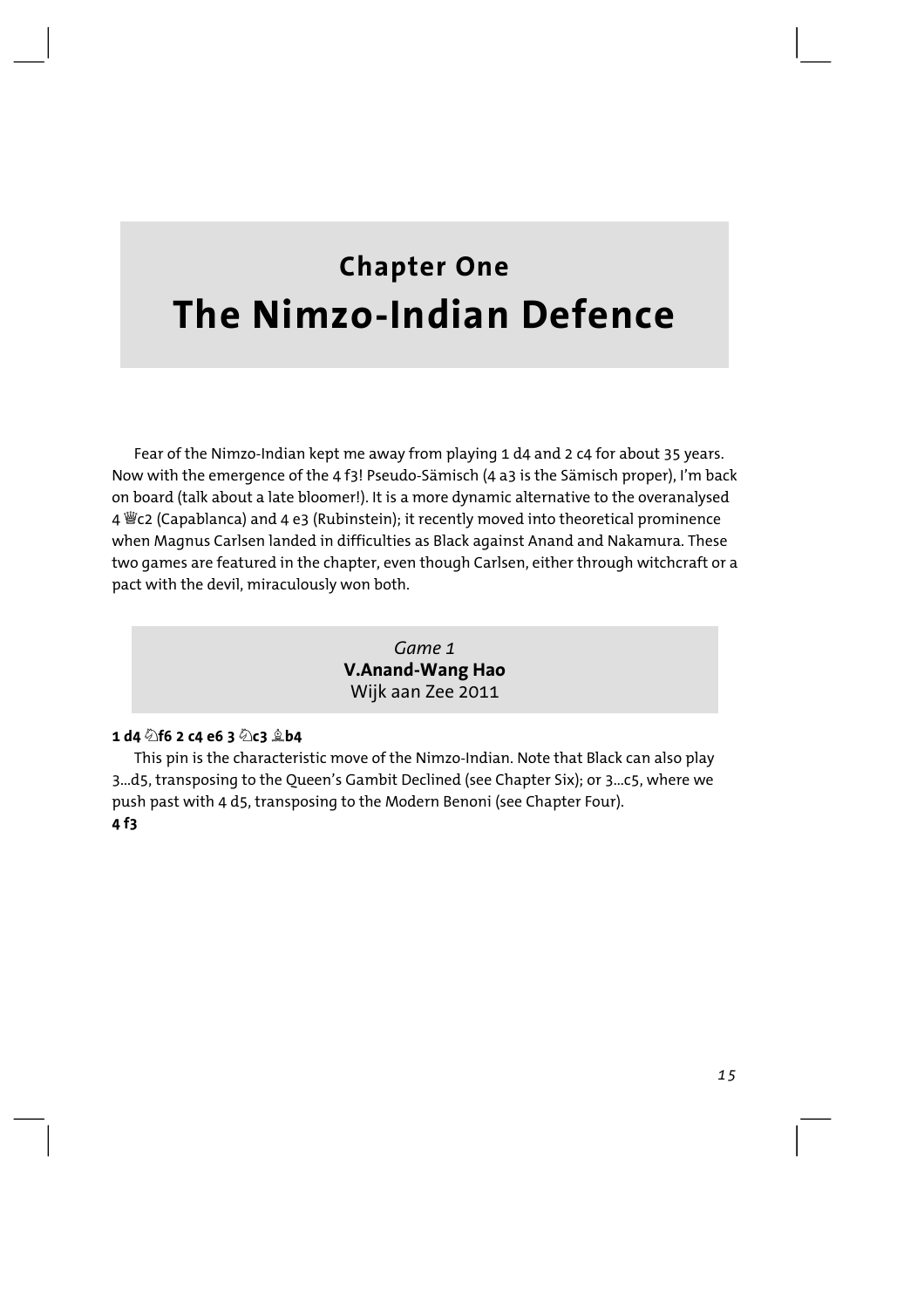

Bob Dylan was right, I suppose – the times they really are a-changin'. Nobody played 4 f3 against the Nimzo back in the early 1980s, whereas in 2011 GM Alex Baburin called this move White's new main line. I actually think it's White's only way to try and play for an advantage, since both 4  $\ddot{w}$ c2 and 4 e3, the Capablanca and Rubinstein variations, have been worked out to kingdom come, with Black achieving equality at the end. The popularity of 4 f3 is relatively recent, so I'm guessing your Nimzo-Indian opponents won't be as prepared as they would be for the others. My proof? I tested White in this position against several of my students who play Nimzo-Indian as Black. All of them are competent against 4  $\degree$ C2 and 4 e3. When I hit them with 4 f3, the lot of them demonstrated they didn't have a strong grasp on the key ideas and all went under in the practice games shockingly easily, without putting up much of a fight. Most had even studied the theory but just lacked experience against the line and played it without true understanding. So I'm predicting that, at club level, most of your opponents may do the same.

The intentions of our last move are as follows:

1. White prepares to seize total control over the centre with e2-e4.

2. White prevents ... De4 ideas.

3. If Black fianchettoes with ...b7-b6, as in many other Nimzo-Indians, the b7-bishop hits a white pawn wall on e4 or f3.

4. If Black castles kingside, which is the case nearly 100% of the time, then White's f2-f3 can be useful preparation for an attack/expansion with g2-g4.

#### **4...d5**

Black's main alternatives, 4...c5 and 4...0-0, are covered in Games 6-10. Others:

a) 4...ඬc6 5 e4 d5 6 cxd5 exd5 7 e5 ඬg8 (the knight re-routes to e7) 8 ॾំe3 ඬge7 9 f4 0-0 10 \f3 \xc3+!? (10...\a5 11 \d3 \c4 12 \e2 also looks good for White) 11 bxc3 f5 (11... $\hat{\mathcal{L}}$ f5 12  $\hat{\mathcal{L}}$ e2  $\hat{\mathcal{L}}$ d7 13  $\hat{\mathcal{L}}$ d2! and g2-q4 should make Black nervous) 12  $\hat{\mathcal{L}}$ c1!, F.Berkes-Z.Medvegy, Hungarian Championship, Heviz 2012. Black found himself short on space and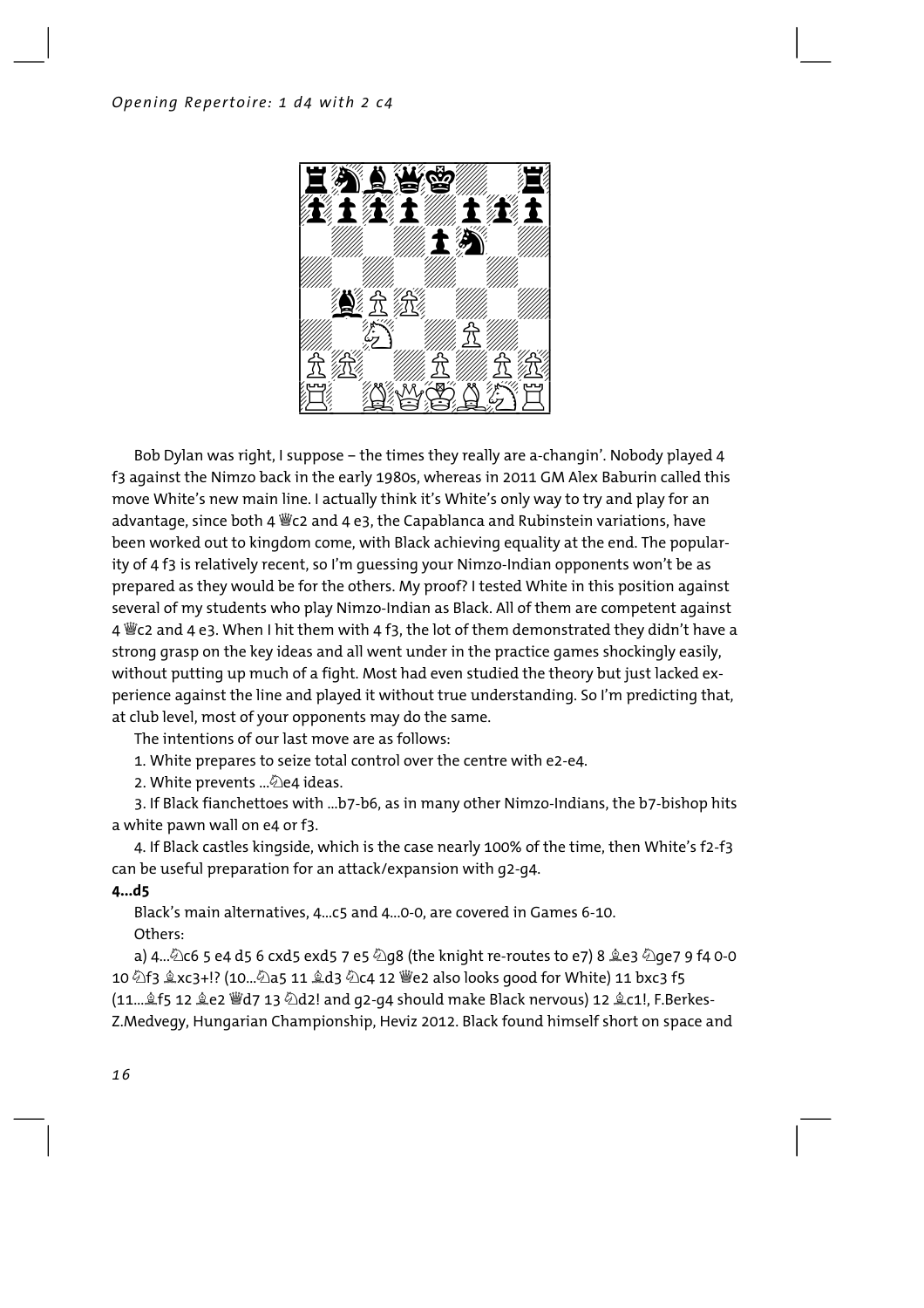may have trouble dealing with White's now unopposed dark-squared bishop, which is headed for a3.

b) 4... \$xc3+ (White often encourages this with a2-a3, so we should be delighted when Black captures unprovoked) 5 bxc3 d6 6 e4 公fd7 7 gd3 b6 8 f4! 公c6 9 公f3 公a5 10 0-0 ga6 11 We2 We7 12 文e3, S.Arkhipov-B.Gurgenidze, Tbilisi 1986. White's space and bishop pair easily outweigh Black's slight pressure on c4.

c) 4...公h5 (threatening ...圏h4+, which White easily covers) 5 公h3 f5 6 e3 0-0 7 奠d2 公c6 8 a3 2e7 9 2e2 d6, E.Gasanov-I.Turova, Dubai 2009. White's fluid centre and extra space offer our side a comfortable edge.

d) 4...b6 5 e4 \$xc3+ 6 bxc3 d6 7 \$d3 e5 8 \e2 0-0 9 \$q5 \c6 10 0-0 h6 11 \$e3 \e8 12 ②g3 ②a5 13 ��e2 (covering the c4-pawn against ... La6 ideas) 13... ��e7, D.Khismatullin-H.Simonian, Minsk 2008. White's position looks promising with the plan Lae1, h2-h3 and then either an f2-f4 break or attacking Black's king by moving our knight on g3 and playing for  $q2-q4$ .

#### $5a3$

We want the bishop pair and are willing to expend resources to get it.

## $5...$   $2xC3+$

Later in the chapter we look at Carlsen's introverted choice 5... Le7.

## 6 bxc3 c5

The usual move. 6... 0-0 7 cxd5 exd5 8 e3 c5 transposes to Game 4, whereas 6... dxc4 7 e4 b5 is a bit greedy. I played White against a master in a casual blitz game recently and I was shocked at how easily my position improved after 8 a4 c6 9 2a3. White's bishop pair, dark square control, strong centre and the fact that Black is unable to castle are far more meaningful than the not-so-great extra pawn.



## $7 cxd5$

We arrive at a collision of world views. I prefer this move which violates one principle: Don't open the game when behind in development, while following another: Open the posi-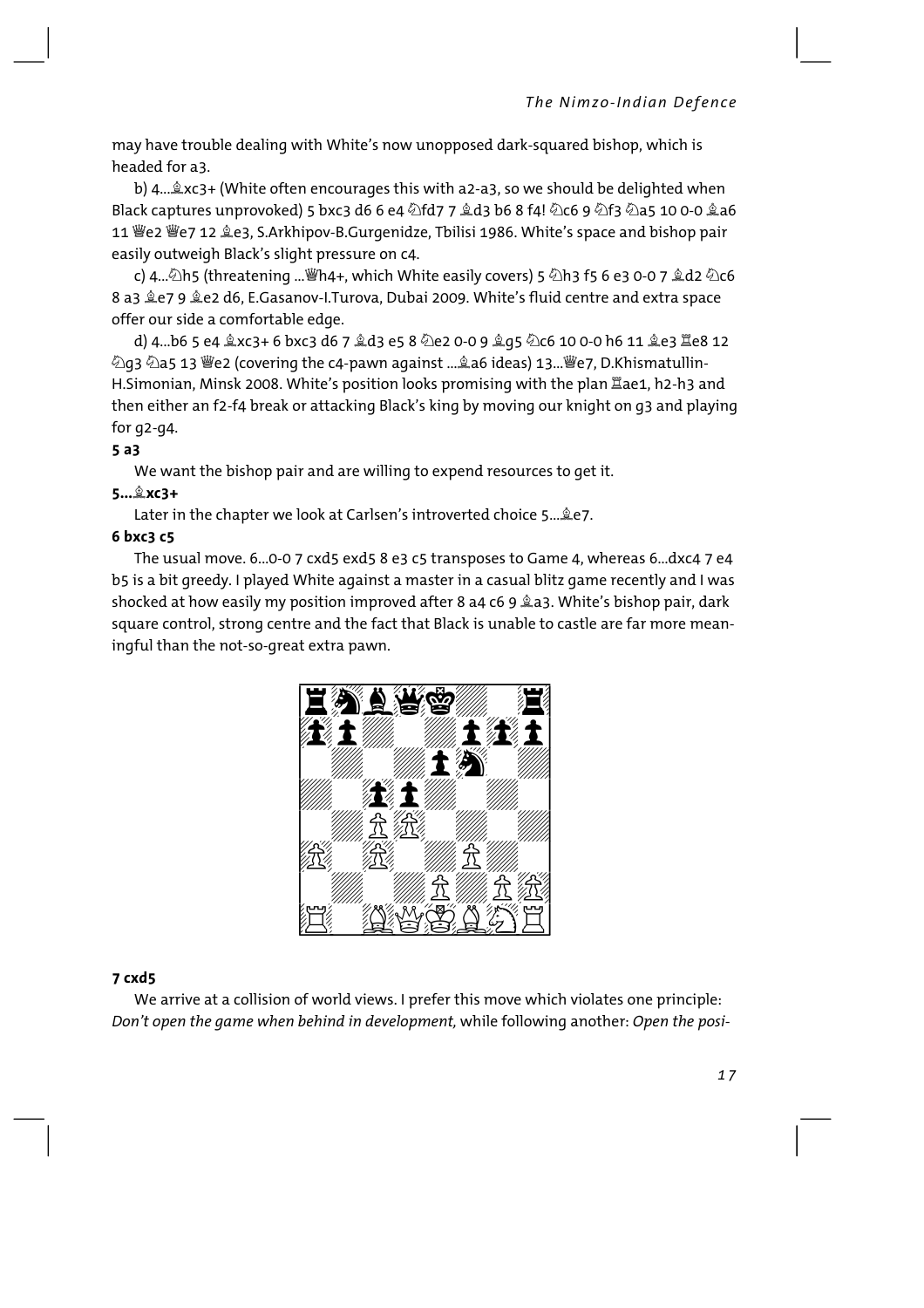tion when you own the bishop pair.

White can also play 7 e3 first, after which 7...0-0 8 cxd5 exd5 is Game 4 again. Naturally, 8...  $\&$ xd5 is possible here too. C.Holst-Cu.Andersson, correspondence 1977, continued 9  $\&$ d2 f5 10 2d3 2c6 11 f4! (discouraging ...e6-e5) 11...b6 12 2f3 2b7 13 0-0 Ec8, when White looks a shade better after 14 豐e2 豐d6 15 c4 公f6 16 拿c3 cxd4 17 exd4.

#### $7...\&$  xd5

Black's other critical choice, 7...exd5, is examined in Games 3 and 4. 8 dxc5!



I know what you're thinking: "Man, those are a pair of ugly babies on c3 and c5!" Believe it or not, this structure-busting pawn grab is White's main line. If taking on a structural weakness is a burden, then why are we inviting more? The answer is the more open our position gets, the more powerful our bishops become. So we don't interpret our wonky structure as some flaw in need of correction. 8 dxc5 represents a definitional alteration on how the white side of the Nimzo-Indian is normally played. We won't consider other moves, such as 8 Wd3 or 8 Wd2, in this book.

#### $8.4425$

Next game we look at 8...f5. Because the line is still slightly under the radar, our Pseudo-Sämisch can even throw masters off: 8...0-0? 9 e4  $\&$ xc3? 10  $\&$ b3  $\&$ d4? (10... $\&$ xe4 11 fxe4 *Weda was necessary*; even there Black doesn't get enough for the piece) 11 Qb2 *We3*+ 12 ହe2 ⁄ોd5 was C.Lakdawala-B.Baker, San Diego (rapid) 2008, and now the simple 13 Wye3! (I moved my queen to c4, which is still winning) 13... 2xe3 14 \$f2 wins a piece for only one pawn, since 14... $\&$ c2 is met by 15  $\&$ c1 and the knight has no place to go. 9 e4!

We are happy to give away our c3-pawn. Indeed, it is unwise for Black to take it, as after K.Honfi-A.Gunsberger, European Team Championship, Bucharest 1960, White's bishop pair and strength on the dark squares offer our side a clear advantage in the ending.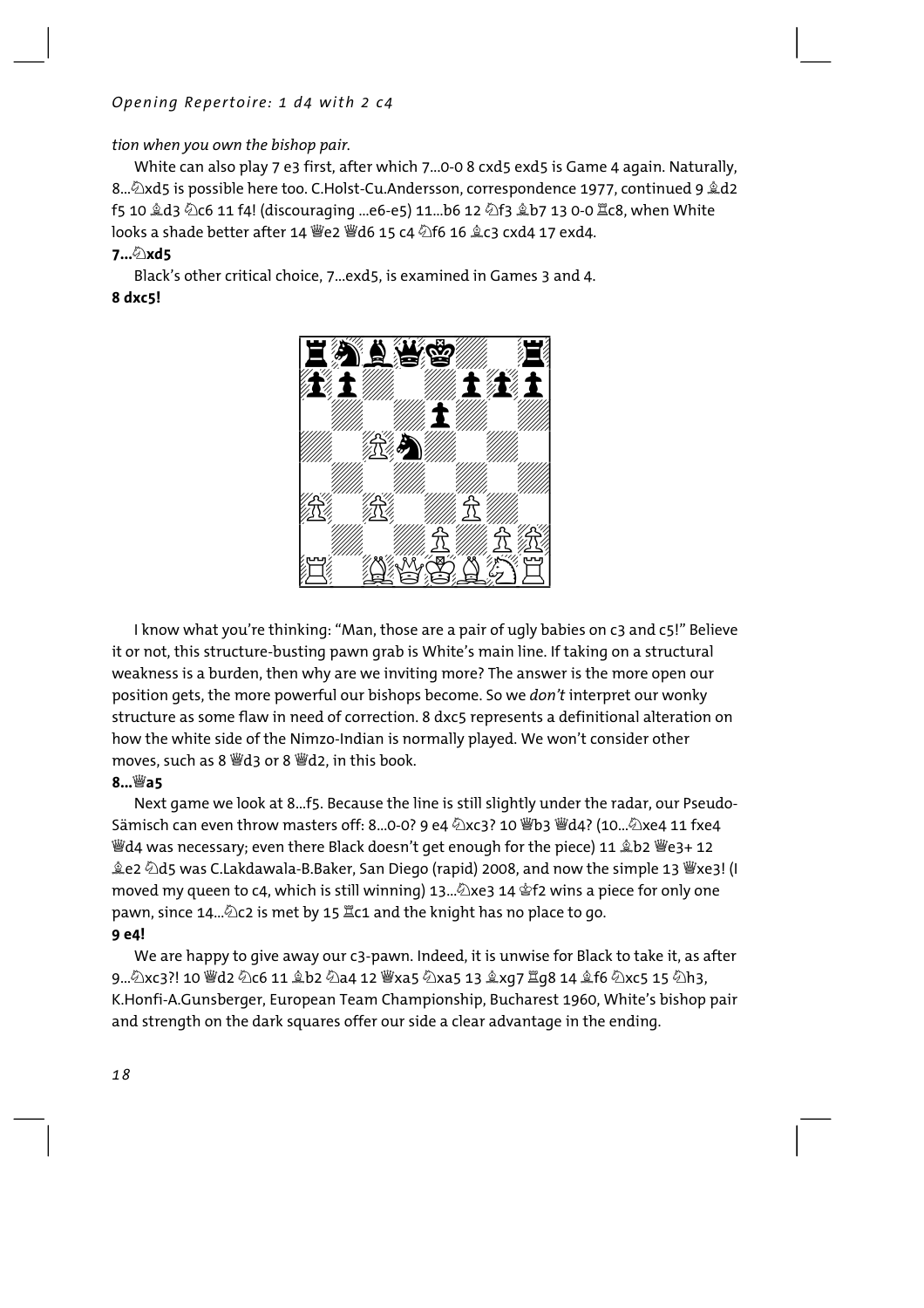# 9... De7

If 9... 16 10 2e3! 0-0 (after 10... Fxc3+?! 11 \$f2 Black lost time and didn't hurt our position a bit) 11 營b3 公fd7, we play 12 a4! 營c7 (12...公xc5? 13 營b4 營xb4 14 cxb4 is an awful ending for Black, who must suffer against White's bishop pair and space) 13 Wa3 b6 14 a5! (forcing Black to recapture on c5 with the b-pawn) 14...bxc5 15 a6! c4 16  $\cong$ a5  $\&$ xa6 17 sky7 ۞xc7 18 \$xc4 a5 19 \$e2 f5 20 exf5 exf5 21 ۞h3, as in Ding Liren-P.Leko, Beijing ¥ (rapid) 2012, where White milked his bishop pair to a win.

#### 10 **Le3** 0-0

Once again we are happy to give away our c3-pawn. After 10... We xc3+ 11 \$f2 ۞ bc6 12 鱼d3 曾f6 13 公e2 鱼d7 14 h4! h6 15 公f4 骂d8 16 q4!, M.Noble-L.Wellen, correspondence 2011, Black's position looks uncomfortable as it may be too scary to castle kingside. 11 營b3



We finally protect the loose pawn.

## 11... *Wer* 12 <sup>金</sup>b5

Now the g1-knight can go to e2 without blocking the bishop.

## $12\sqrt{2}$ ec6

worry about 2c3 and 2d5.

## $13\sqrt[6]{2\sqrt[6]{3}}$ a5

A critical position in this variation, where White must decide where to place his queen.

## 14 Wb4

The idea of this move is simply to reinforce c5 and make Black work to win it back. I prefer it to either 14  $\mathcal{W}$ a4 or 14  $\mathcal{W}$ c2

## $14...e5$

cramping c5-pawn is extra and it intends to remain that way.

## 15 0-0 奠e6?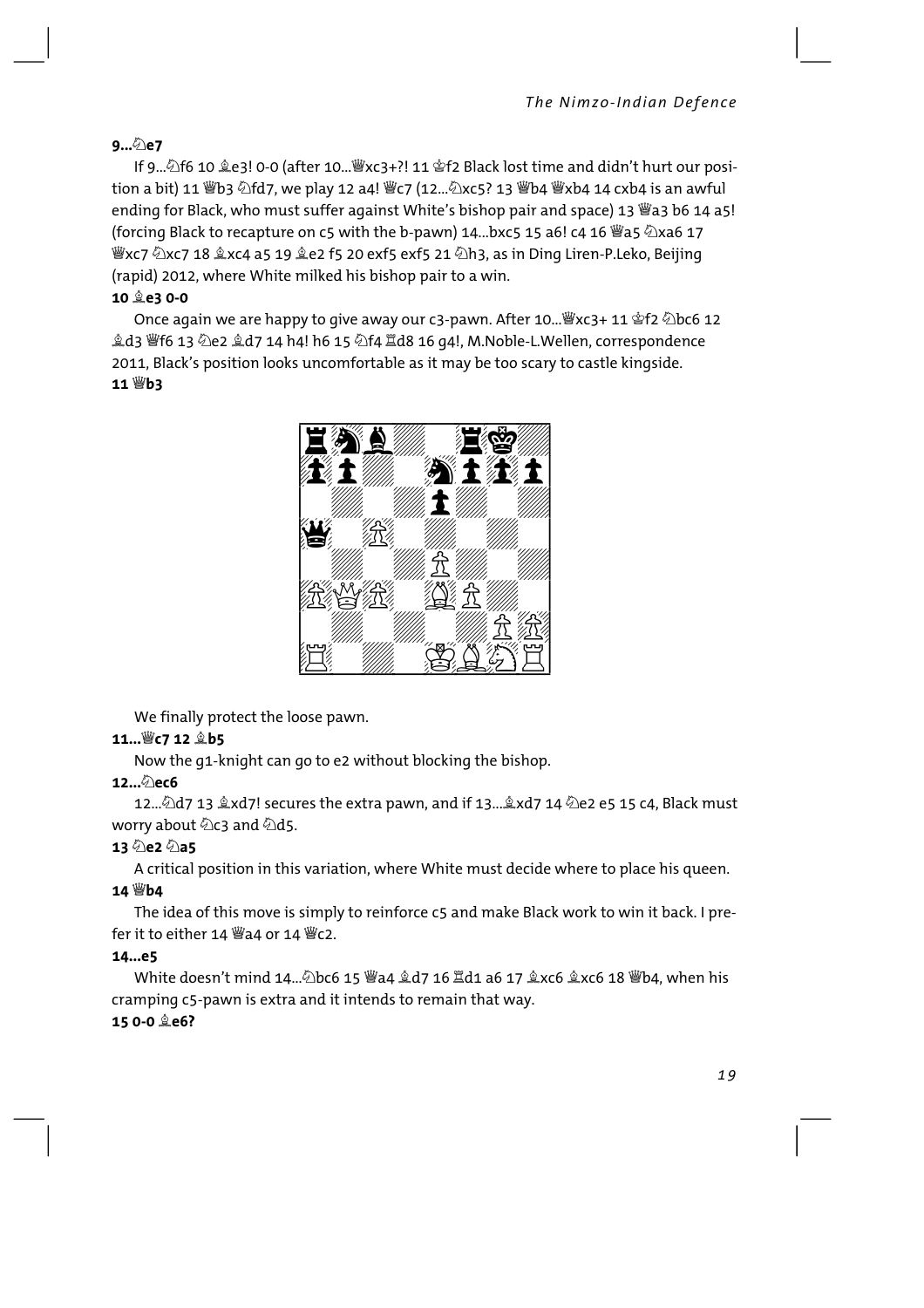Wang is unable to adapt to the exotic customs of this strange land. Correct is 15...  $\triangle$ a6 16 gxa6 bxa6 17 c4! (offering our queen air) 17... ge6 18 Hfd1 Hab8 19 曾e1 ②xc4 20 gf2 ②b2 21 Id6 Ifd8 22 Ixd8+ Wxd8, as in N.Papenin-F.Finocchiaro, correspondence 2013. Black has reqained his pawn, but I still think White has the advantage after 23 We3, since the passed c5-pawn is obviously more valuable than Black's doubled pawn on a6.



**Exercise (planning):** Anand found a startling idea here which pushed his position from simply better to strategically won. What would you play as White?

#### **Answer:** Piece sacrifice.

#### 16 ad4!!

Some ideas come into the world with a violent birth; in this case White's knight chooses a martyr's death. As it turns out, White's centre isn't quite as dormant as we originally believed. Anand's move is a clear improvement over the routine 16  $\mathbb{Z}$ fd1 from M.Cebalo-S.Marinkovic, European Championship, Budva 2009.

#### $16...exda$

Black agrees to the deal, not by inclination but by compulsion. Now the white structure's former inelasticity expands into absolute flexibility and the central pawns turn into a conglomeration of bullies, looking to make life miserable for their enemies.

White also holds a clear advantage if the piece is declined; for example, 16...  $\&$  d7 17  $\&$  f5 Black has no useful discovered attack on White's queen, since 19... 2d4? is met by 20 2e7+ 拿h8 21 公d5 曾d8 22 曾b4 公dc6 23 曾b2 with a strategically won game.

#### 17 cxd4

These creatures hunt in a pack. Just look at the transformation of those central pawns. White's profit margin for the piece:

1. Two powerful, central pawns, which threaten to napalm their way through Black's position.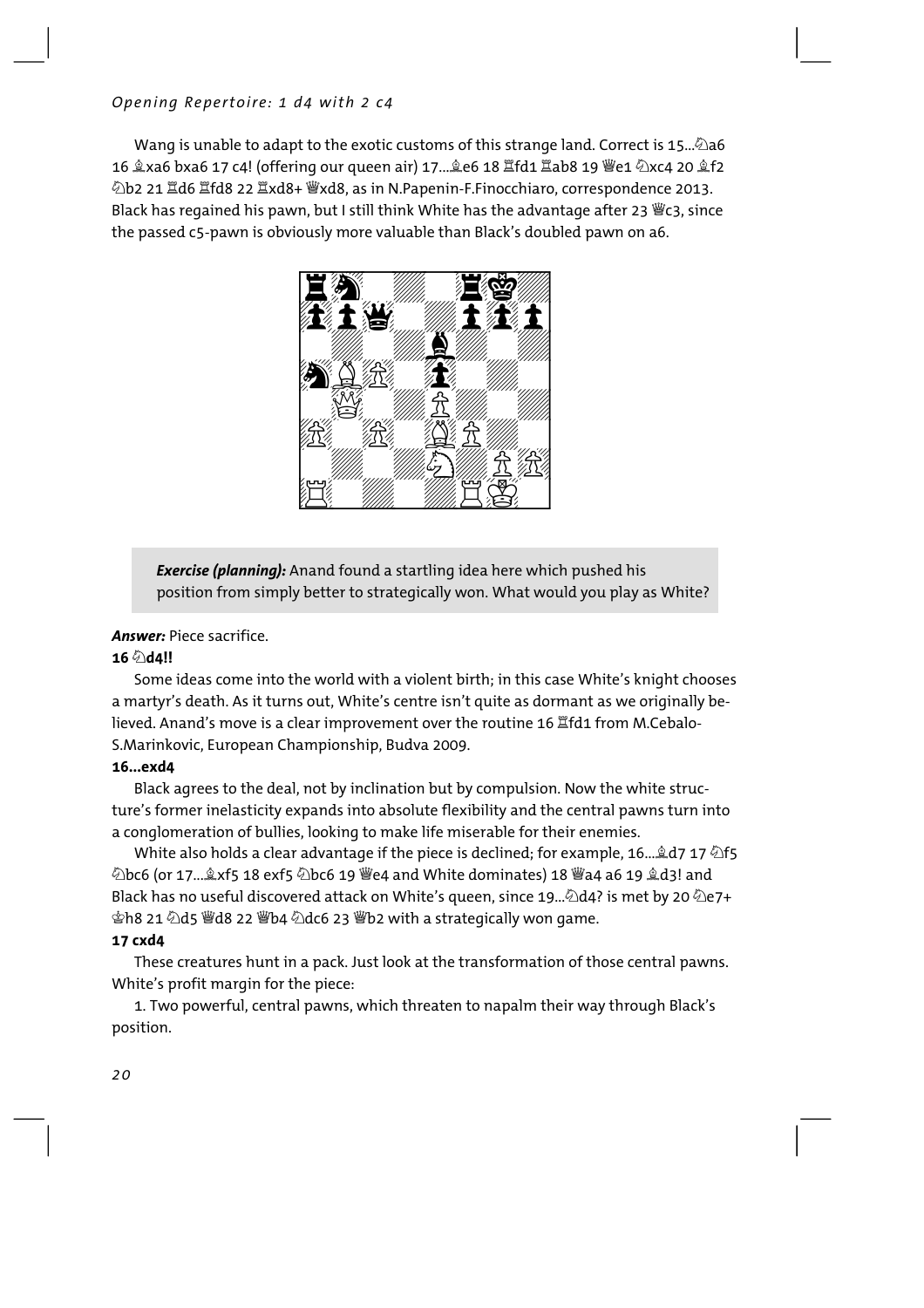2. By the structural alteration, White's bishops just got 100% more potent.

3. Worse still, Black has no available counterplay and can only wait.

Conclusion: Black is fighting for his life, despite the extra piece.

#### 17... bc6 18 響c3

Threatening swift dismemberment with d4-d5.

18…②e7

Black's defenders try to give the white pawns a wide berth.

# 19 骂fd1 骂ad8 20 <sup>食f2!</sup>



Transferring to the more effective h2-b8 diagonal.

## $20...a6$

Weakening b6 only makes matters worse. Black may have been better off with 20...b6, although 21 a4 盒d7 22 盒g3 響c8 23 ac1 盒c6 24 響b4 applies intense pressure.

## 21 g3 Wc8 22 gf1

It tugs at my heart strings when I see some poor soul dressed as a hot dog, twirling a sign in front of a burger joint. Black's a5-knight, which just ran out of safe havens, reminds us of that forlorn quy with the sign, who life has left behind.

## $22...b6$

Or 22... 2 ac6 23 & d6, threatening d4-d5, and Black's game collapses no matter how he responds.

## $23$   $\underline{\phantom{0}}$ ab1 $\ddot{\phantom{0}}$ b3

Returning some of the material fails to ease Black's pain.

## 24 耳xb3 拿xb3 25 豐xb3 bxc5 26 d5!